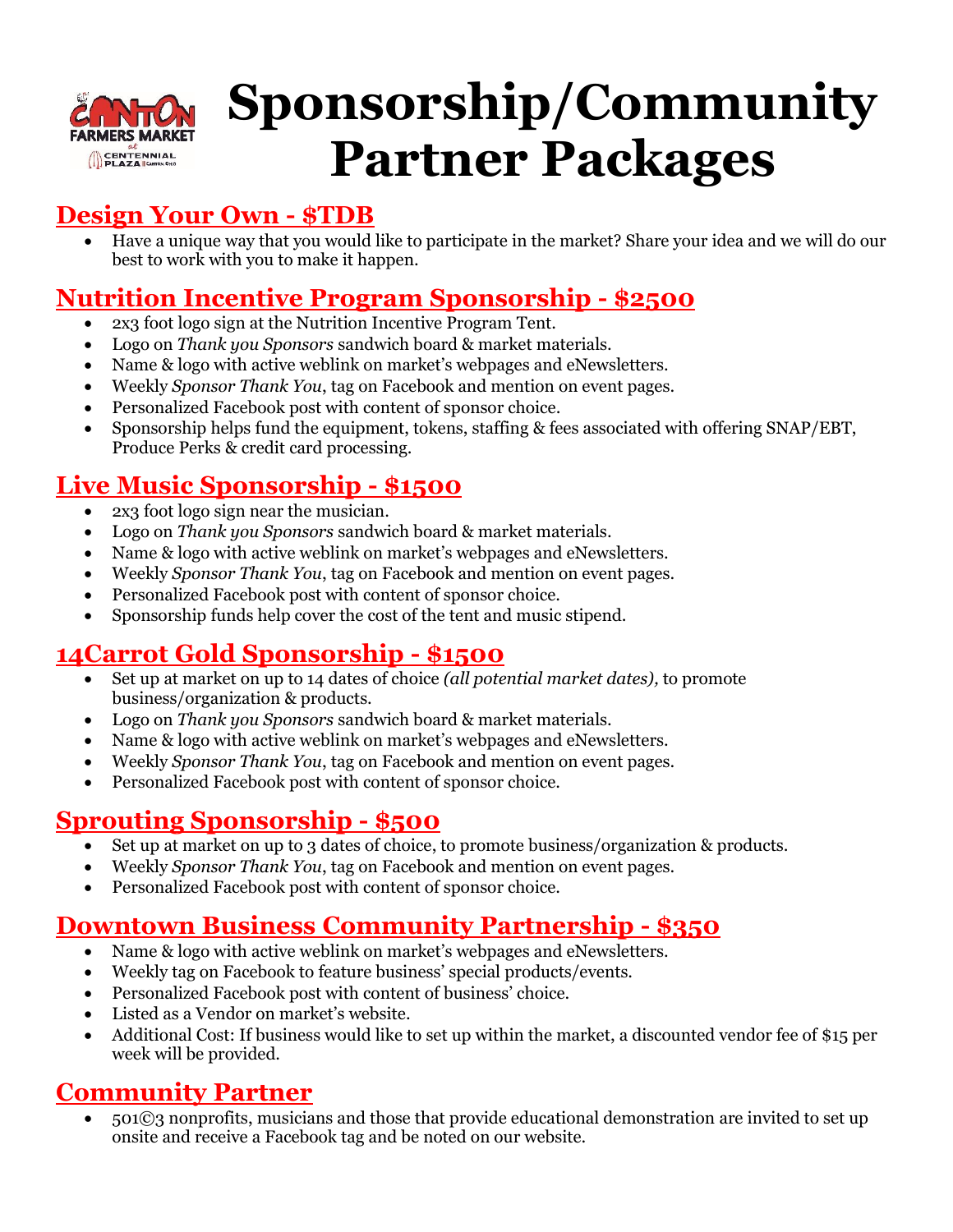

# **2022 Canton Farmers' Market Sponsorship/Partner Application**

To become a Sponsor/ Community Partner for the **2022 Canton Farmers' Market**, please complete the form below and submit it to **Know Your Roots** at

**9690 Gans Ave NE**

**Canton, OH 44721**.

*Checks should be made out to the Downtown Special Improvement District.*

**Upon receipt/acceptance of this sponsorship/partner agreement, you will be issued a receipt and contacted within 5-7 days to begin setting up your sponsorship options and dates.**

# **Sponsorship Level:**

| 14 Carrot Gold                                                            | <b>Sprouting</b> |  | <b>Community Partner</b> | <b>Music</b> |  |  |
|---------------------------------------------------------------------------|------------------|--|--------------------------|--------------|--|--|
| Nutrition Incentive<br><b>Downtown Business</b><br><b>Design Your Own</b> |                  |  |                          |              |  |  |
| <b>Applicant Name:</b>                                                    |                  |  |                          |              |  |  |
| <b>Applicant Email:</b>                                                   |                  |  |                          |              |  |  |
| <b>Organization Name:</b>                                                 |                  |  |                          |              |  |  |
| <b>Organization Phone:</b>                                                |                  |  |                          |              |  |  |
| <b>Organization Address:</b>                                              |                  |  |                          |              |  |  |
| <b>Organization Website:</b>                                              |                  |  |                          |              |  |  |
| <b>Facebook Link:</b>                                                     |                  |  |                          |              |  |  |
| <b>Instagram Link:</b>                                                    |                  |  |                          |              |  |  |
| <b>Organization Mission</b><br><b>Statement:</b>                          |                  |  |                          |              |  |  |

#### **Applicant Printed Name:**

**Signature of Sponsorship/Partner Agreement:\_\_\_\_\_\_\_\_\_** 

#### **Place a check in front of all dates you would like to set up.**

| <b>JUNE 25</b> | <b>JULY 16</b> | $AUG_3$                    | <b>SEPT 10</b>     | OCT <sub>1</sub> |
|----------------|----------------|----------------------------|--------------------|------------------|
| <b>JULY 2</b>  | JULY 23        | $\overline{\text{AUG 20}}$ | SEPT <sub>17</sub> | OCT <sub>8</sub> |
| JULY 9         | <b>JULY 30</b> | <b>AUG 27</b>              | SEPT <sub>24</sub> | OCT 15           |
|                | OCT23          |                            |                    |                  |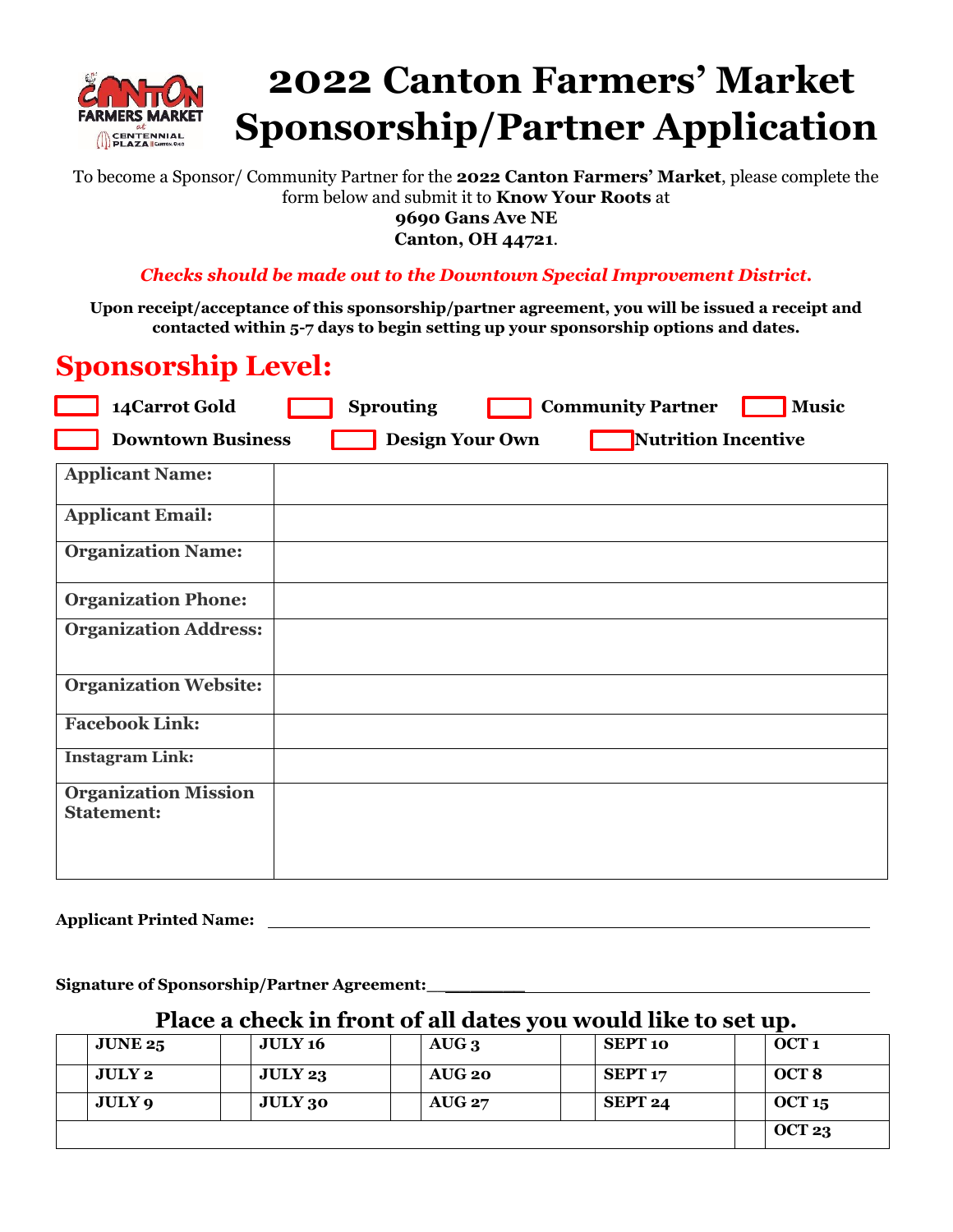

# **2022 Sponsor/Community Partner Guidelines**

#### **Grow with us at the Canton Farmers' Market!!**

The Canton Farmers' Market offers a diverse group of local vendors that create a wide array of produce, meats, plants, baked & canned goods, personal/home/pet care products and crafts. The market fosters vitality in our local community and promotes a sustainable economy through partnerships connecting local farms and small businesses, directly to customers. Your sponsorship/partnership will assist with ensuring the sustainability of the market, as a cornerstone of our community for years to come.

Thank you for your consideration!

### **Location, Dates and Hours**

**1.** The Canton Farmers' Market will be held on **4th Street NW**, near **Centennial Plaza**, located at **300 Market Ave N ~ Canton, OH 44702.** It will be open **Saturdays, June 25th – October 22nd.**  *(Except August 6<sup>h</sup> due to the Grande Parade and September 3rd due to Black College Football Hall of Fame).* The hours of operation are **10am-1pm**.

**2. Participants may begin to set up, starting at 8:30am.** Market staff will not be onsite until that time.

**3.** All set up must be complete prior to the market start time.

**4. Participants that choose to set up, must stay until the market closes. Early booth breakdowns and departures are prohibited.**

**5. Open RAIN or SHINE, but we will close early if inclement weather occurs during market hours.** 

# **Space Assignments**

**1.** Most spaces are 10x10. Flexible sized & electric access spots are available by request.

**2.** Know Your Roots, reserves the right to place sponsors in different locations from week to week to provide the best possible market diversity. Guaranteed full season locations are reserved for 14Carrot Gold Sponsors.

**3.** Participants must keep their display within their allotted space unless prior permission is obtained.

# **General Guidelines**

**1. If unable to arrive by 9:30am, please do not plan to participate on that date**. No refunds available.

#### **2. All participants will respect the integrity of the market, its customers and each other, at all times.**

**3.** No loud music, shouting at shoppers, unleashed pets, alcoholic beverages, firearms or smoking on premises.

**4.** Participants must wear proper attire and keep their area clean and free of debris during the market, Then, promptly remove all personal items and dispose of all trash at the conclusion of each market.

#### **5. Participants are encouraged to assist in promoting the Canton Farmers' Market.**

**6.** Any dispute concerning products, rules or regulations must be appealed in writing to Know Your Roots. Know Your Roots has final say in settling any disputes presented. Know Your Roots has the discretion to ban vendors and/or guests from the market.